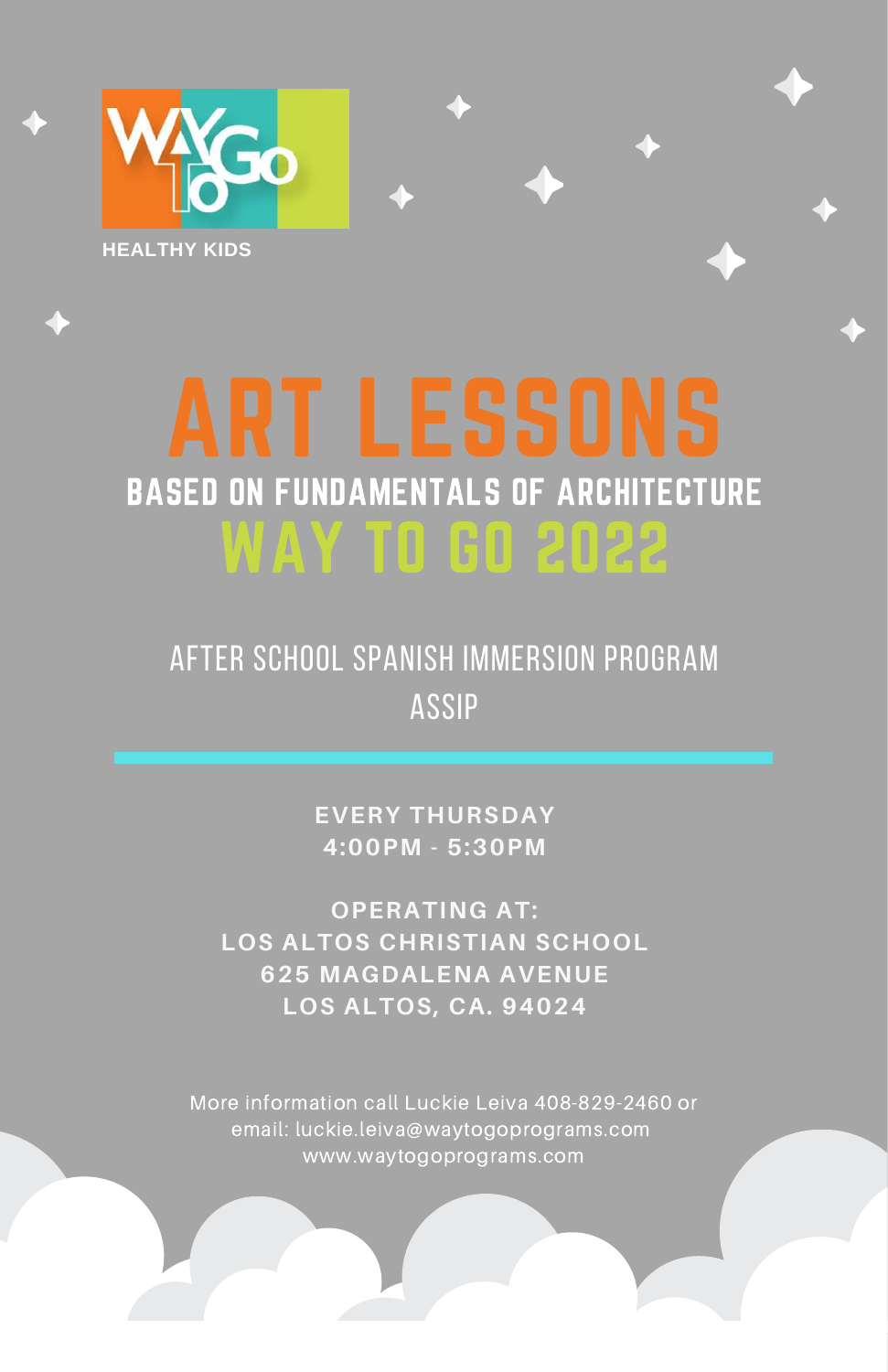Art lessons taught in Spanish by our lead teacher Johana a graduate architect

- **Drawing introduction**
- **Basic concepts**
- **Drawing elements**
	- **Line**
	- **Point**
	- **Plain**
	- **Volume**
- **Theory of color**
	- **Monochromatic**
	- **Analogs**
	- **Cold & warm**
- **Textures**
- **Drawing principles**
	- **Balance**
	- **Movement**
	- **Scale**
	- **Focus**
- **Modules**
	- **Sub modules**
	- **Super modules**
- **Light & shadow**
	- **Natural**
	- **Artificial**
- **Drawing Technics**
	- **Human scale**
	- **Free drawing**
	- **Perspective drawing**